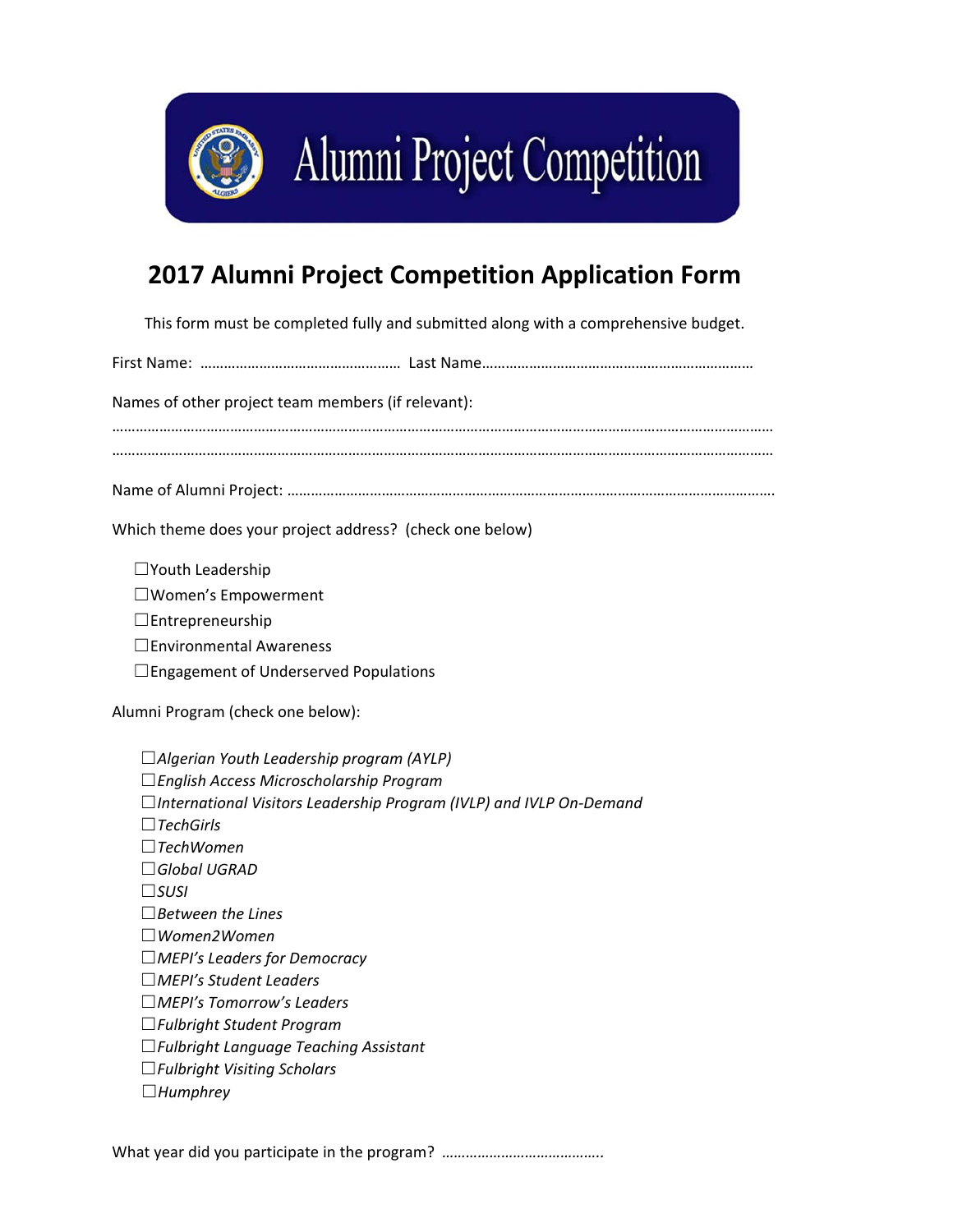Have you received a grant for a project from the U.S. Embassy before?  $\Box$  Yes  $\Box$  No

If Yes, for what project?

…………………………………………………………………………………………………………………………………

Funds requested from Embassy in dollars at official exchange rate (must not exceed \$5,000):

……………………………………

Proposed Project Start Date: …………………………………………

Proposed Project End Date: ……………………………………………

Describe the specific need or challenge that you will address with this project. (3 or 5 sentences, no more than 200 words).

Please provide a detailed description of your project, including project activities, dates, and venues. (No more than 500 words)